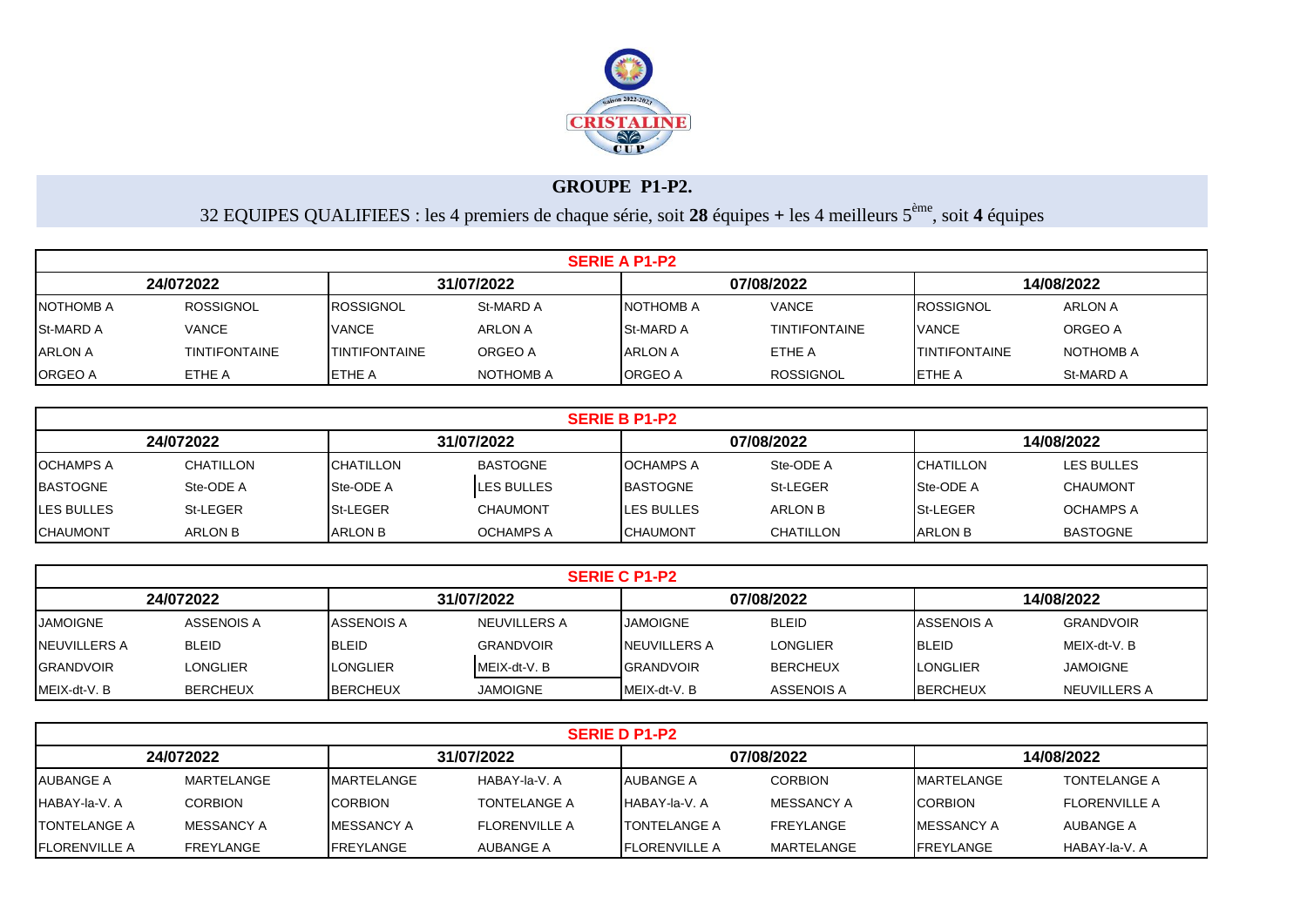|                         | <b>SERIE E P1-P2</b>  |                     |                   |                         |                       |                        |                   |  |  |  |  |  |
|-------------------------|-----------------------|---------------------|-------------------|-------------------------|-----------------------|------------------------|-------------------|--|--|--|--|--|
| 24/072022<br>31/07/2022 |                       |                     |                   | 07/08/2022              |                       | 14/08/2022             |                   |  |  |  |  |  |
| IHARRE-MANHAY A         | <b>EREZEE</b>         | <b>EREZEE</b>       | <b>WAHA</b>       | <b>I</b> HARRE-MANHAY A | PALISEUL              | <b>EREZEE</b>          | <b>OPPAGNE A</b>  |  |  |  |  |  |
| <b>WAHA</b>             | <b>PALISEUL</b>       | PALISEUL            | OPPAGNE A         | <b>IWAHA</b>            | <b>HOUFFALIZE A</b>   | <b>IPALISEUL</b>       | <b>MAGERET</b>    |  |  |  |  |  |
| <b>IOPPAGNE A</b>       | <b>HOUFFALIZE A</b>   | <b>HOUFFALIZE A</b> | MAGERET           | <b>OPPAGNE A</b>        | <b>GOUVY B</b>        | <b>IHOUFFALIZE A</b>   | HARRE-MANHAY A    |  |  |  |  |  |
| <b>IMAGERET</b>         | <b>GOUVY B</b>        | <b>GOUVY B</b>      | HARRE-MANHAY A    | <b>IMAGERET</b>         | EREZEE                | <b>GOUVY B</b>         | <b>WAHA</b>       |  |  |  |  |  |
|                         |                       |                     |                   |                         |                       |                        |                   |  |  |  |  |  |
|                         |                       |                     |                   | <b>SERIE F P1-P2</b>    |                       |                        |                   |  |  |  |  |  |
|                         | 24/072022             |                     | 31/07/2022        |                         | 07/08/2022            |                        | 14/08/2022        |  |  |  |  |  |
| <b>SARTA</b>            | <b>HALTHIER A</b>     | HALTHIER A          | AYE               | <b>ISART A</b>          | <b>VAUX-NOVILLE A</b> | <b>HALTHIER A</b>      | NASSOGNE A        |  |  |  |  |  |
| <b>AYE</b>              | <b>VAUX-NOVILLE A</b> | VAUX-NOVILLE A      | NASSOGNE A        | <b>AYE</b>              | <b>HOUFFALIZE B</b>   | <b>IVAUX-NOVILLE A</b> | <b>TENNEVILLE</b> |  |  |  |  |  |
| <b>NASSOGNE A</b>       | <b>HOUFFALIZE B</b>   | <b>HOUFFALIZE B</b> | <b>TENNEVILLE</b> | <b>NASSOGNE A</b>       | <b>LIBIN</b>          | <b>HOUFFALIZE B</b>    | SART A            |  |  |  |  |  |
| <b>TENNEVILLE</b>       | LIBIN                 | <b>LIBIN</b>        | SART A            | <b>TENNEVILLE</b>       | <b>HALTHIER A</b>     | LIBIN                  | <b>AYE</b>        |  |  |  |  |  |

|                                                     | <b>SERIE G P1-P2</b> |                  |                |                   |                  |                  |                 |  |  |  |  |  |
|-----------------------------------------------------|----------------------|------------------|----------------|-------------------|------------------|------------------|-----------------|--|--|--|--|--|
| 07/08/2022<br>31/07/2022<br>24/072022<br>14/08/2022 |                      |                  |                |                   |                  |                  |                 |  |  |  |  |  |
| <b>IPETITHAN</b>                                    | ROY A                | <b>ROY A</b>     | <b>WELLIN</b>  | <b>IPETITHAN</b>  | <b>GOUVY B</b>   | <b>IROY A</b>    | St-HUBERT       |  |  |  |  |  |
| <b>WELLIN</b>                                       | <b>GOUVY B</b>       | <b>GOUVY B</b>   | St-HUBERT      | <b>WELLIN</b>     | LA ROCHE         | <b>IGOUVY B</b>  | MELREUX         |  |  |  |  |  |
| <b>St-HUBERT</b>                                    | LA ROCHE             | LA ROCHE         | <b>MELREUX</b> | <b>ISt-HUBERT</b> | <b>MARLOIE B</b> | LA ROCHE         | <b>PETITHAN</b> |  |  |  |  |  |
| <b>MELREUX</b>                                      | <b>MARLOIE B</b>     | <b>MARLOIE B</b> | PETITHAN       | <b>IMELREUX</b>   | ROY A            | <b>MARLOIE B</b> | <b>WELLIN</b>   |  |  |  |  |  |

## 32 EQUIPES QUALIFIEES : les 4 premiers de chaque série, **GROUPE P3.**

|                                                     | <b>SERIE H P3</b> |                    |                |                     |                   |                    |                |  |  |  |  |  |
|-----------------------------------------------------|-------------------|--------------------|----------------|---------------------|-------------------|--------------------|----------------|--|--|--|--|--|
| 31/07/2022<br>07/08/2022<br>14/08/2022<br>24/072022 |                   |                    |                |                     |                   |                    |                |  |  |  |  |  |
| 24/072022                                           |                   |                    | 31/07/2022     |                     | 07/08/2022        |                    | 14/08/2022     |  |  |  |  |  |
| <b>LIBRAMONT B</b>                                  | LIBIN B           | LIBIN B            | MARBEHAN       | <b>ILIBRAMONT B</b> | RACHECOURT        | <b>ILIBIN B</b>    | <b>HALANZY</b> |  |  |  |  |  |
| MARBEHAN                                            | <b>RACHECOURT</b> | <b>IRACHECOURT</b> | <b>HALANZY</b> | <b>MARBEHAN</b>     | <b>SIBRET</b>     | <b>IRACHECOURT</b> | <b>ETALLE</b>  |  |  |  |  |  |
| <b>HALANZY</b>                                      | <b>SIBRET</b>     | <b>SIBRET</b>      | <b>ETALLE</b>  | <b>HALANZY</b>      | <b>BOUILLON B</b> | ISIBRET            | LIBRAMONT B    |  |  |  |  |  |
| <b>ETALLE</b>                                       | <b>BOUILLON B</b> | <b>BOUILLON B</b>  | LIBRAMONT B    | <b>IETALLE</b>      | LIBIN B           | <b>BOUILLON B</b>  | MARBEHAN       |  |  |  |  |  |

|                                                     | <b>SERIE I P3</b> |                 |              |                   |               |                  |                   |  |  |  |  |  |
|-----------------------------------------------------|-------------------|-----------------|--------------|-------------------|---------------|------------------|-------------------|--|--|--|--|--|
| 31/07/2022<br>07/08/2022<br>14/08/2022<br>24/072022 |                   |                 |              |                   |               |                  |                   |  |  |  |  |  |
| <b>BOUILLON A</b>                                   | <b>SIGNEULX</b>   | <b>SIGNEULX</b> | <b>WITRY</b> | <b>BOUILLON A</b> | WALTZING      | <b>ISIGNEULX</b> | St-PIERRE         |  |  |  |  |  |
| <b>WITRY</b>                                        | WALTZING          | <b>WALTZING</b> | St-PIERRE    | <b>IWITRY</b>     | HABAY-la-V. B | <b>WALTZING</b>  | ETHE B            |  |  |  |  |  |
| <b>St-PIERRE</b>                                    | HABAY-la-V, B     | HABAY-la-V, B   | ETHE B       | <b>St-PIERRE</b>  | MESSANCY B    | HABAY-la-V, B    | <b>BOUILLON A</b> |  |  |  |  |  |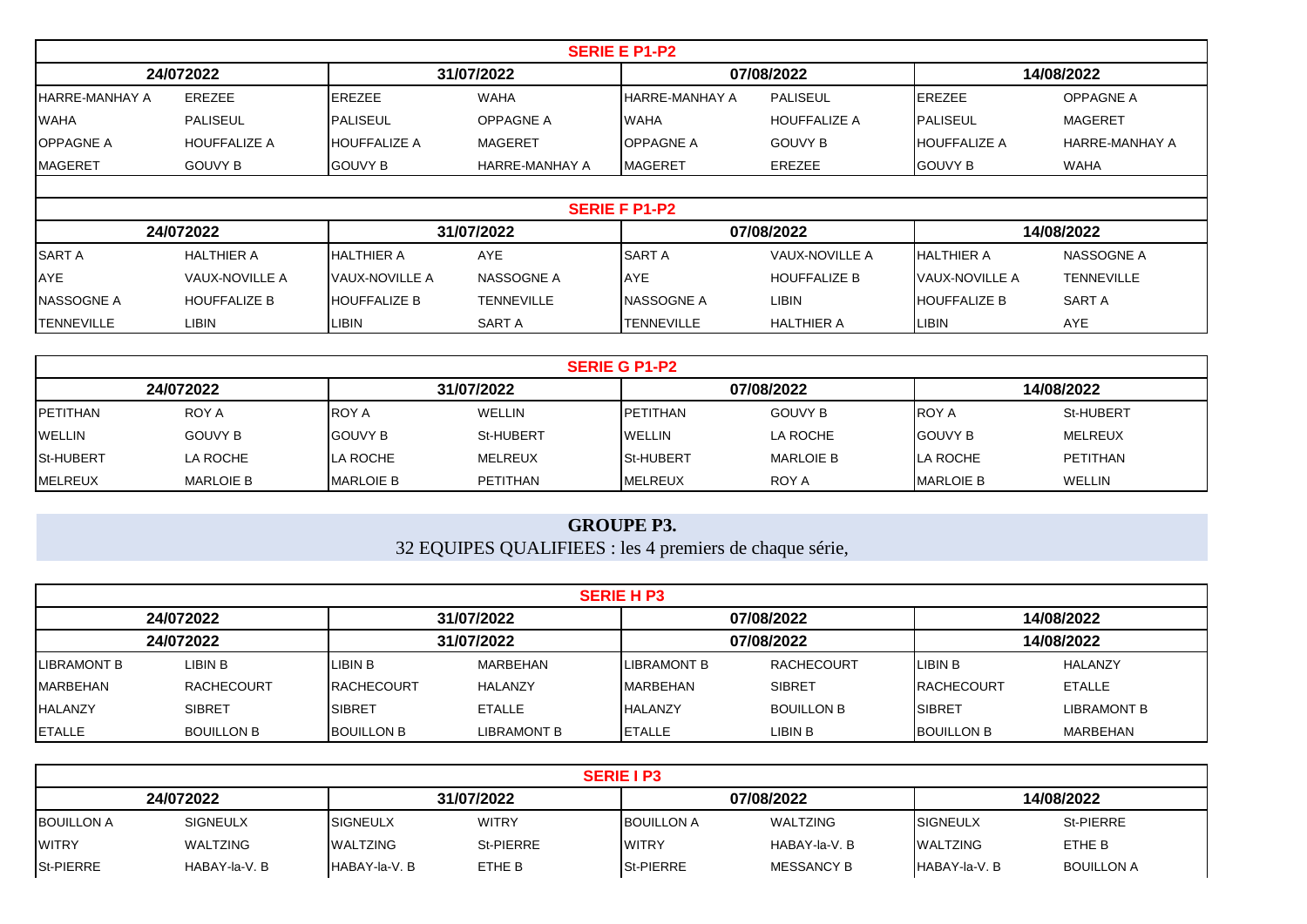| <b>ETHE B</b>           | <b>MESSANCY B</b>   | <b>MESSANCY B</b>    | <b>BOUILLON A</b> | <b>IETHE B</b>         | <b>SIGNEULX</b>     | <b>MESSANCY B</b>   | <b>WITRY</b>      |  |
|-------------------------|---------------------|----------------------|-------------------|------------------------|---------------------|---------------------|-------------------|--|
|                         |                     |                      |                   |                        |                     |                     |                   |  |
|                         |                     |                      |                   | <b>SERIE J P3</b>      |                     |                     |                   |  |
| 24/072022<br>31/07/2022 |                     |                      |                   |                        | 07/08/2022          |                     | 14/08/2022        |  |
| <b>Ste-M-WIDEUMONT</b>  | NOTHOMB B           | NOTHOMB B            | LEGLISE           | <b>Ste-M-WIDEUMONT</b> | <b>TONTELANGE B</b> | <b>INOTHOMB B</b>   | VAUX-sur-S.       |  |
| <b>ILEGLISE</b>         | <b>TONTELANGE B</b> | <b>ITONTELANGE B</b> | VAUX-sur-S.       | <b>I</b> LEGLISE       | AUBANGE B           | <b>TONTELANGE B</b> | <b>COBREVILLE</b> |  |
| VAUX-sur-S.             | AUBANGE B           | AUBANGE B            | <b>COBREVILLE</b> | VAUX-sur-S.            | <b>ASSENOIS B</b>   | AUBANGE B           | <b>TOERNICH</b>   |  |
| <b>ICOBREVILLE</b>      | ASSENOIS B          | <b>ASSENOIS B</b>    | TOERNICH          | <b>ICOBREVILLE</b>     | Ste-CECILE          | IASSENOIS B         | Ste-M-WIDEUMONT   |  |

TOERNICH Ste-CECILE Ste-CECILE Ste-CECILE Ste-M-WIDEUMONT TOERNICH NOTHOMB B Ste-CECILE LEGLISE

|                                                     | <b>SERIE K P3</b>    |                       |                  |                      |                      |                        |                   |  |  |  |  |  |
|-----------------------------------------------------|----------------------|-----------------------|------------------|----------------------|----------------------|------------------------|-------------------|--|--|--|--|--|
| 31/07/2022<br>07/08/2022<br>24/072022<br>14/08/2022 |                      |                       |                  |                      |                      |                        |                   |  |  |  |  |  |
| <b>AUTELBAS</b>                                     | <b>OCHAMPS B</b>     | <b>IOCHAMPS B</b>     | MEIX-le-TIGE     | <b>IAUTELBAS</b>     | <b>CARLSBOURG</b>    | <b>IOCHAMPS B</b>      | <b>NAMOUSSART</b> |  |  |  |  |  |
| MEIX-le-TIGE                                        | <b>CARLSBOURG</b>    | <b>CARLSBOURG</b>     | NAMOUSSART       | IMEIX-le-TIGE        | <b>FLORENVILLE B</b> | <b>ICARLSBOURG</b>     | Ste-MARIE-SS.     |  |  |  |  |  |
| <b>INAMOUSSART</b>                                  | <b>FLORENVILLE B</b> | <b>IFLORENVILLE B</b> | Ste-MARIE-SS.    | <b>INAMOUSSART</b>   | ORGEO B              | <b>I</b> FLORENVILLE B | <b>PETITVOIR</b>  |  |  |  |  |  |
| <b>Ste-MARIE-SS.</b>                                | ORGEO B              | <b>ORGEO B</b>        | <b>PETITVOIR</b> | <b>Ste-MARIE-SS.</b> | <b>BRAS</b>          | <b>ORGEO B</b>         | AUTELBAS          |  |  |  |  |  |
| <b>IPETITVOIR</b>                                   | <b>BRAS</b>          | <b>BRAS</b>           | <b>AUTELBAS</b>  | <b>IPETITVOIR</b>    | <b>OCHAMPS B</b>     | <b>BRAS</b>            | MEIX-le-TIGE      |  |  |  |  |  |

|                         | <b>SERIE L P3</b>    |                      |                |                       |                      |                       |                |  |  |  |  |  |
|-------------------------|----------------------|----------------------|----------------|-----------------------|----------------------|-----------------------|----------------|--|--|--|--|--|
| 24/072022<br>31/07/2022 |                      |                      |                |                       | 07/08/2022           | 14/08/2022            |                |  |  |  |  |  |
| VILLERS-dt-O.           | <b>WARMIFONTAINE</b> | <b>WARMIFONTAINE</b> | <b>ATHUS</b>   | VILLERS-dt-O.         | St-MARD B            | <b>IWARMIFONTAINE</b> | <b>MUNO</b>    |  |  |  |  |  |
| <b>ATHUS</b>            | St-MARD B            | <b>St-MARD B</b>     | <b>MUNO</b>    | <b>ATHUS</b>          | NEUVILLERS B         | <b>ISt-MARD B</b>     | <b>BERTRIX</b> |  |  |  |  |  |
| <b>MUNO</b>             | NEUVILLERS B         | <b>INEUVILLERS B</b> | <b>BERTRIX</b> | <b>IMUNO</b>          | <b>FOUCHES</b>       | <b>INEUVILLERS B</b>  | HABAY-la-N, B  |  |  |  |  |  |
| <b>BERTRIX</b>          | <b>FOUCHES</b>       | <b>IFOUCHES</b>      | HABAY-la-N, B  | <b>BERTRIX</b>        | <b>GEROUVILLE</b>    | <b>IFOUCHES</b>       | VILLERS-dt-O.  |  |  |  |  |  |
| HABAY-la-N, B           | <b>GEROUVILLE</b>    | <b>GEROUVILLE</b>    | VILLERS-dt-O.  | <b>IHABAY-la-N. B</b> | <b>WARMIFONTAINE</b> | <b>GEROUVILLE</b>     | <b>ATHUS</b>   |  |  |  |  |  |

|                                                     | <b>SERIE M P3</b> |                 |                       |                        |                 |                 |                   |  |  |  |  |  |
|-----------------------------------------------------|-------------------|-----------------|-----------------------|------------------------|-----------------|-----------------|-------------------|--|--|--|--|--|
| 07/08/2022<br>31/07/2022<br>14/08/2022<br>24/072022 |                   |                 |                       |                        |                 |                 |                   |  |  |  |  |  |
| <b>OPPAGNE B</b>                                    | <b>CHAMPLON</b>   | <b>CHAMPLON</b> | Ste-ODE B             | <b>IOPPAGNE B</b>      | <b>BOURCY</b>   | <b>CHAMPLON</b> | <b>VECMONT</b>    |  |  |  |  |  |
| <b>Ste-ODE B</b>                                    | <b>BOURCY</b>     | <b>BOURCY</b>   | <b>VECMONT</b>        | <b>Ste-ODE B</b>       | <b>BOMAL</b>    | <b>BOURCY</b>   | HARRE-MANHAY B    |  |  |  |  |  |
| <b>VECMONT</b>                                      | <b>BOMAL</b>      | <b>BOMAL</b>    | <b>HARRE-MANHAY B</b> | <b>IVECMONT</b>        | <b>GIVRY B</b>  | <b>BOMAL</b>    | <b>HALTHIER B</b> |  |  |  |  |  |
| <b>IHARRE-MANHAY B</b>                              | <b>GIVRY B</b>    | <b>GIVRY B</b>  | <b>HALTHIER B</b>     | <b>IHARRE-MANHAY B</b> | ROY B           | <b>IGIVRY B</b> | <b>OPPAGNE B</b>  |  |  |  |  |  |
| <b>HALTHIER B</b>                                   | ROY B             | <b>ROY B</b>    | <b>OPPAGNE B</b>      | <b>IHALTHIER B</b>     | <b>CHAMPLON</b> | <b>ROY B</b>    | Ste-ODE B         |  |  |  |  |  |

| 24/072022 |              | 31/07/2021   |                | 07/08/2022              |             |       | 4/08/2022      |  |
|-----------|--------------|--------------|----------------|-------------------------|-------------|-------|----------------|--|
| HEYD      | <b>BANDE</b> | <b>BANDE</b> | VAUX-NOVILLE B | <b>IMORMONT</b><br>- 13 | <b>SART</b> | BANDE | <b>MORMONT</b> |  |